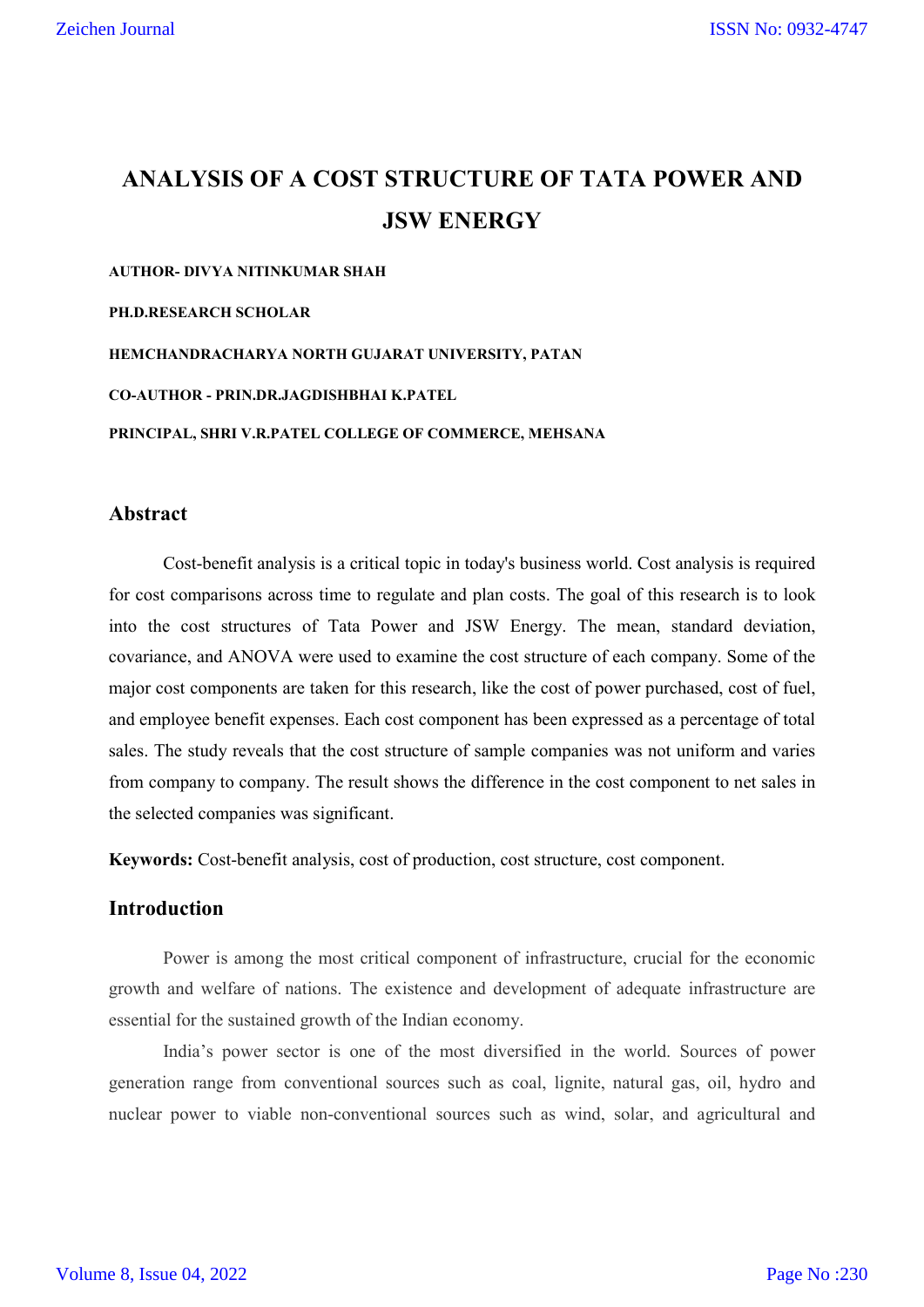domestic waste. Electricity demand in the country has increased rapidly and is expected to rise further in the years to come. To meet the increasing demand for electricity in the country, massive addition to the installed generating capacity is required.

In May 2018, India ranked fourth in the Asia Pacific region out of 25 nations on an index that measured their overall power. India was ranked fourth in wind power, fifth in solar power, and fifth in renewable power installed capacity as of 2018. India ranked sixth in the list of countries to make significant investments in clean energy at US\$ 90 billion.

### **Literature Review**

**G. Kalaiselvi & Dr. J. Shunmugananda Vadivel (2015): Cost Structure Analysis of Selected Oil and Natural Gas Companies in India:** From this analysis, researchers have concluded that the cost structure of sample companies was not uniform and vary company to company. The mean ratio of raw material cost as a percentage of net sales in BPCL, power and fuel cost as a percentage of net sales in GAIL, and wages and salaries cost as a percentage of net sales in OIL were above the industry average. Hence, these companies should give proper attention to reducing the cost by adopting the technology of the companies where the cost of production is low.

**Dr.J.P.Kumar & Mrs.S.Vimala (2016): A Study on Impact of Cost Structure on Financial Performance of Selected Pharmaceutical Companies in India:** From this analysis, it is concluded that the cost structures were not identical and diverse from company to the company among the sample companies during the study period. The mean ratio of raw material cost, power and fuel cost, and financial charges as a percentage of net sales in AURO PHARMA as a percentage of net sales in AURO PHARMA was very high. The percentage of employee wages costs, selling and administration cost, and depreciation cost as a percentage of net sales in DR REDDY, was above the industry average. Manufacturing expenses as a percentage of net sales in SUN PHARMA were above the industry average. Hence, these companies should take at most effective to cut down the cost by adopting new strategies and technologies which reduce the cost of production. Finally, this study concludes that the expenses of AURO PHARMA and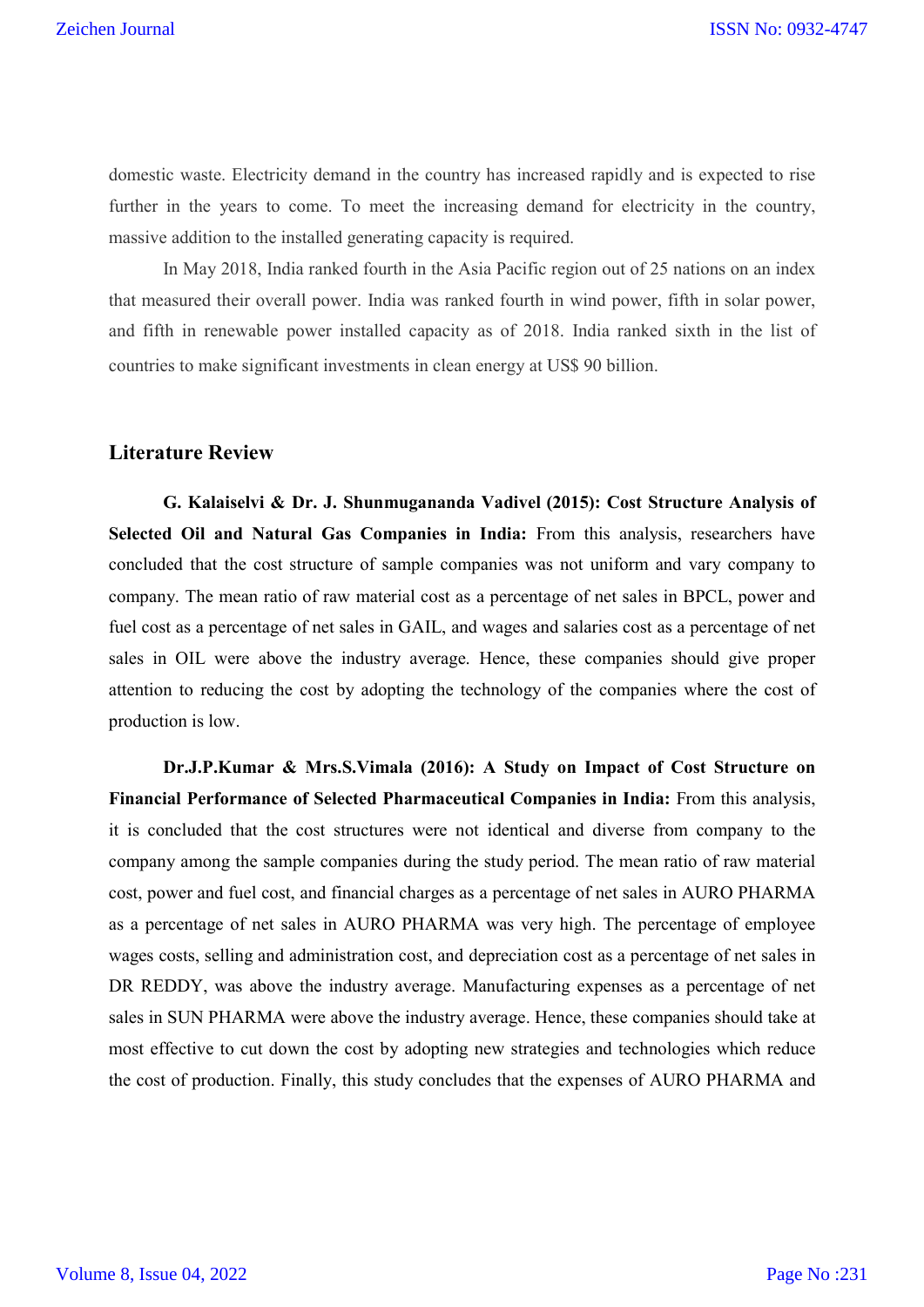DR REDDY were very high and the management should take necessary steps to reduce the cost by application of effective cost control techniques and minimization of material wastage.

# **Research Methodology**

#### **The objective of the study:**

The main objective of the study is to analyze the cost elements of selected private power sector companies of India.

#### **The hypothesis of the study:**

 $H0 =$ There is no significant difference in the ratio of cost of power purchased to total sales between selected companies during the study period.

 $H0 =$ There is no significant difference in the ratio of cost of fuel sales to total sales between selected companies during the study period.

 $H0 =$ There is no significant difference in the ratio of employee benefit expenses to total sales between selected companies during the study period.

H0 = There is no significant difference in the ratio of finance cost to total sales between selected companies during the study period.

 $H0 =$ There is no significant difference in the ratio of other expenses to total sales between selected companies during the study period.

### **The scope of the present study:**

Two private power sector companies have been taken for the study during the period from 2016- 17 to 2020-21.

#### **Sample of the study:**

The universe of the study is all power sector companies in India. Two private sector power companies have been selected on the base of a convenient sampling method. These companies are: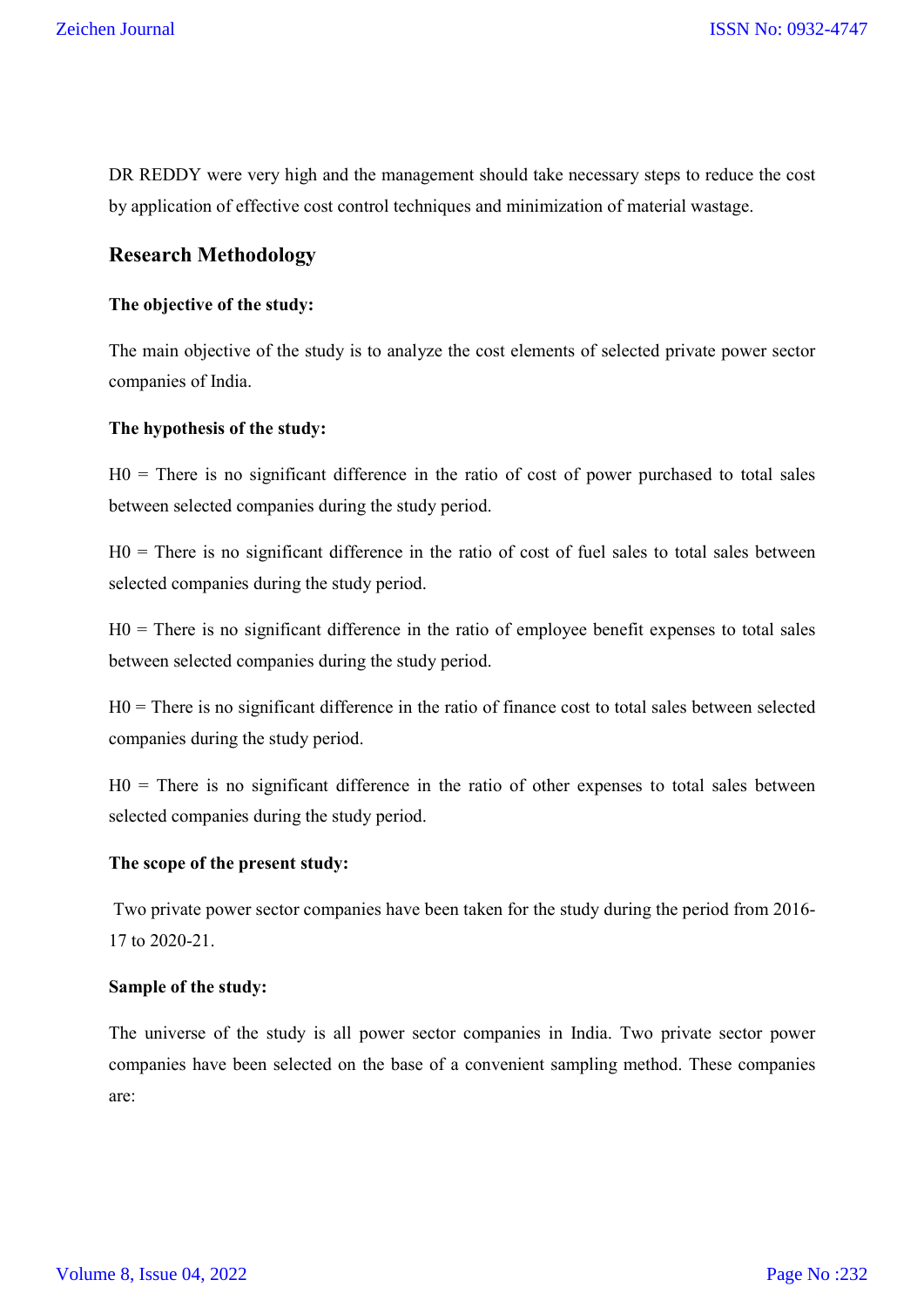### (1) Tata Power

(2) JSW Energy

### **Period of the study:**

The researcher has undertaken the study for 05 years from 2016-17 to 2020-21.

### **Source of data:**

This study mainly depends on the secondary data, the researcher collected the data from Annual reports of the companies' websites.

#### **Tools and techniques:**

The following are the tools used to analyze the collected data.

- Arithmetic Mean  $(\overline{X})$
- Standard Deviation (S.D.)
- Co-efficient of Variation (C.V.)
- Analysis of Variance (ANOVA)

### **Elements of cost structure**

- 1. Cost of Power purchased to total sales ratio
- 2. Cost of Fuel to total sales ratio
- 3. Employee Benefit Expenses to total sales ratio
- 4. Finance Costs to total sales ratio
- 5. Other Expenses to total sales ratio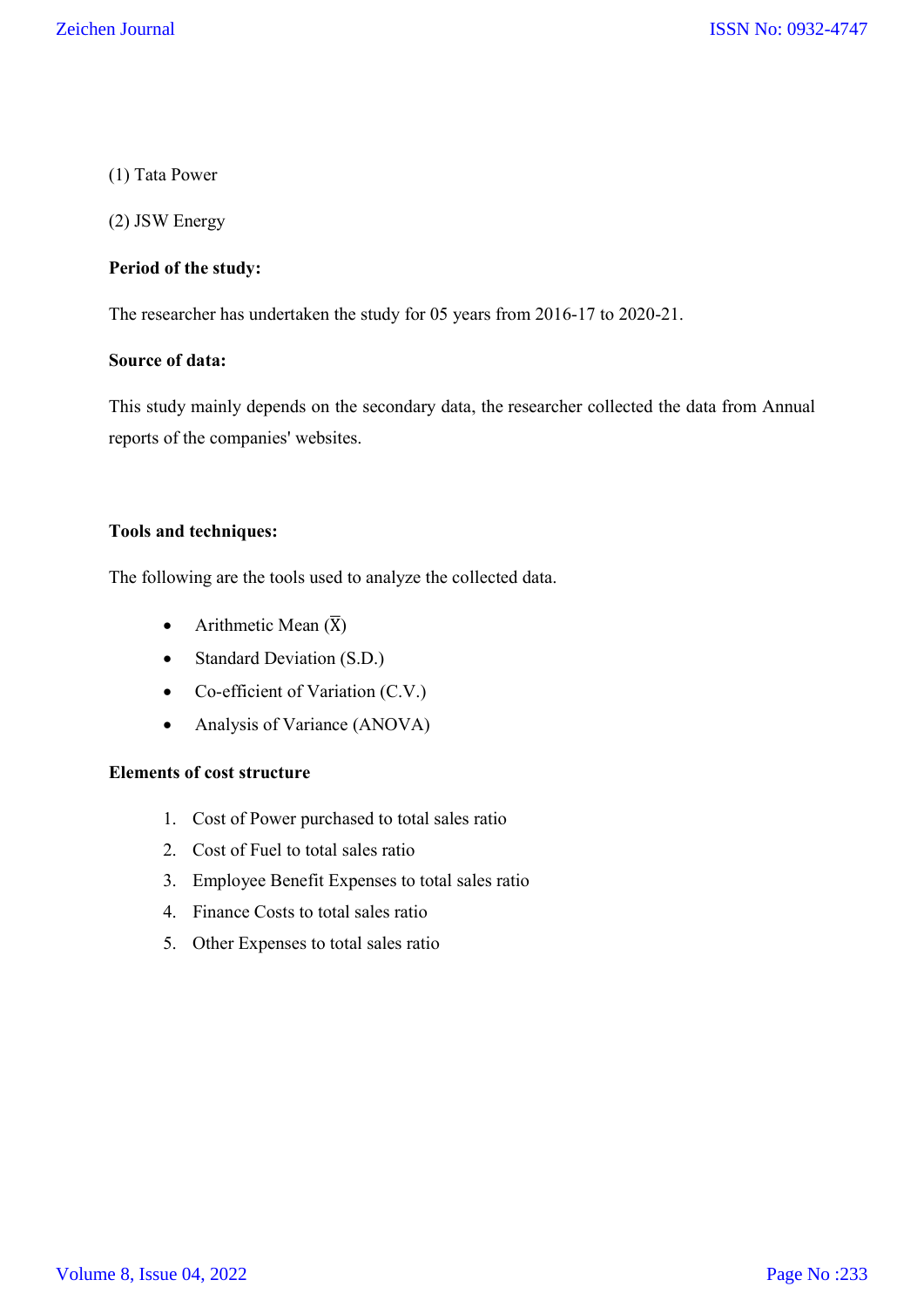| Year    | <b>Tata Power</b> | <b>JSW Energy</b> |
|---------|-------------------|-------------------|
| 2016-17 | 6.74              | 0.83              |
| 2017-18 | 5.47              | $\theta$          |
| 2018-19 | 5.54              | 0.27              |
| 2019-20 | 5.92              | $\theta$          |
| 2020-21 | 8.16              | $\boldsymbol{0}$  |
| Mean    | 6.37              | 0.22              |
| S.D.    | 1.12              | 0.36              |
| C.V.    | 17.65             | 163.35            |

# **Analysis of various components of cost structure**

### **Table 1. Ratio of cost of power purchased to total sales**

Source: Secondary data

# **Table 1 (A)**

| <b>ANOVA-TEST (ONE-WAY)</b> |          |    |           |          |               |  |
|-----------------------------|----------|----|-----------|----------|---------------|--|
| <b>Source of Variation</b>  | SS       | df | <b>MS</b> |          | <b>F</b> crit |  |
| Between Groups              | 94.33954 |    | 94.33954  | 135.4552 | 5.317655      |  |
| Within Groups               | 5.571705 |    | 0.696463  |          |               |  |
| Total                       | 99.91124 |    |           |          |               |  |

Source: Computed (Level of Significance 5%)

The average cost of power purchased by Tata power was high as compared to JSW Energy. Variation was high in JSW Energy as compared to Tata power. From ANOVA analysis, F calculated value is greater than the table value so the null hypothesis is rejected. This shows that there is a significant difference in the ratio of cost of power purchased to total sales between selected companies during the study period.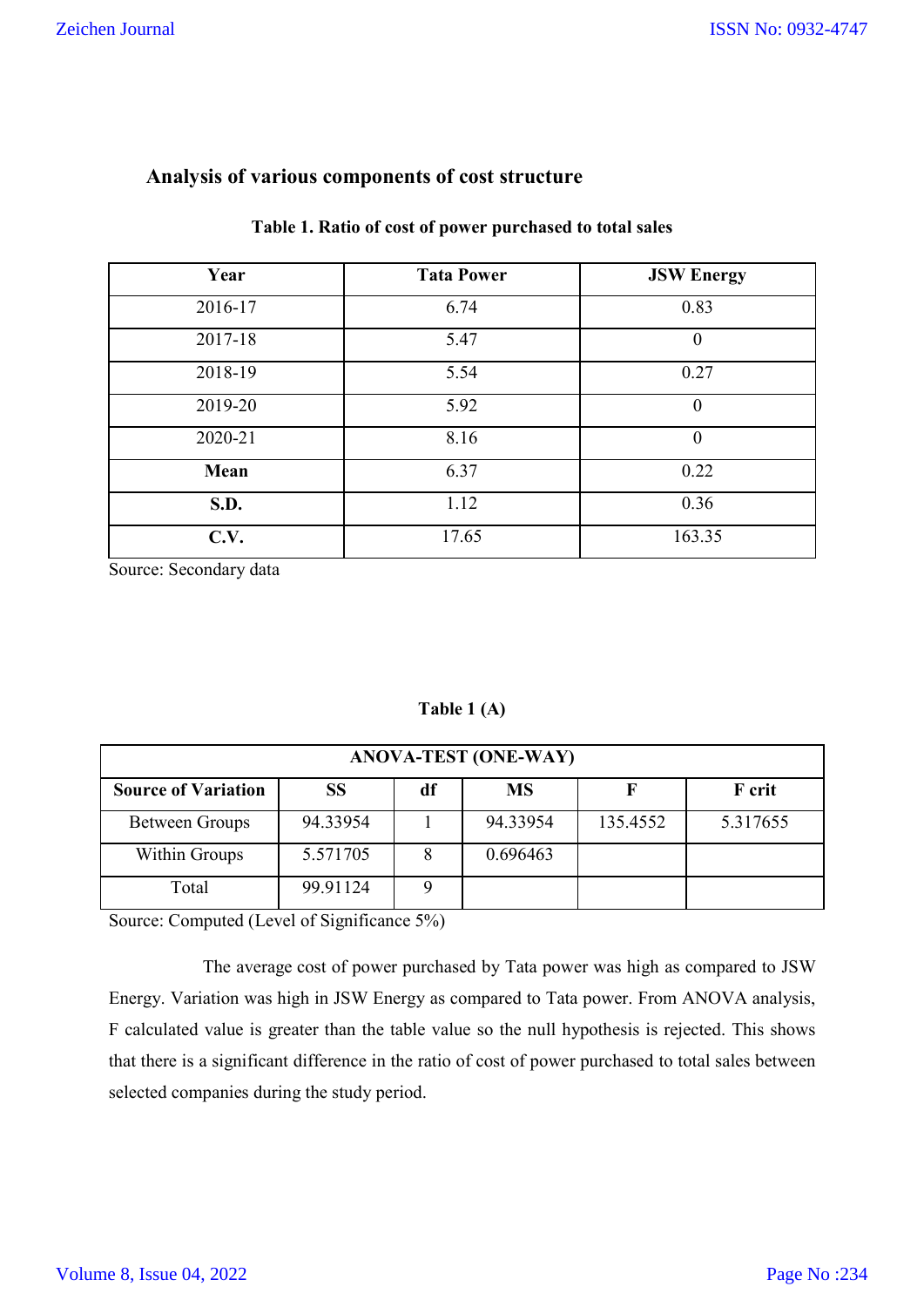| Year    | <b>Tata Power</b> | <b>JSW Energy</b> |
|---------|-------------------|-------------------|
| 2016-17 | 33.84             | 67.34             |
| 2017-18 | 36.84             | 74.77             |
| 2018-19 | 38.38             | 77.36             |
| 2019-20 | 35.79             | 71.27             |
| 2020-21 | 35.37             | 61.37             |
| Mean    | 36.04             | 70.42             |
| S.D.    | 1.69              | 6.31              |
| C.V.    | 4.70              | 8.96              |

### **Table 2. Ratio of cost of fuel to total sales**

Source: Secondary data

**Table 2 (A)**

| <b>ANOVA-TEST (ONE-WAY)</b> |          |    |           |         |          |  |
|-----------------------------|----------|----|-----------|---------|----------|--|
| <b>Source of Variation</b>  | SS       | df | <b>MS</b> |         | F crit   |  |
| <b>Between Groups</b>       | 2954.358 |    | 2954.358  | 138.432 | 5.317655 |  |
| Within Groups               | 170.7327 | 8  | 21.34159  |         |          |  |
| Total                       | 3125.091 |    |           |         |          |  |

Source: Computed (Level of Significance 5%)

The average cost of fuel to total sales of JSW Energy was high as compared to Tata power. Variation was high in JSW Energy as compared to Tata power. From ANOVA analysis, F calculated value is greater than the table value so the null hypothesis is rejected. This shows that there is a significant difference in the ratio of cost of fuel sales to total sales between selected companies during the study period.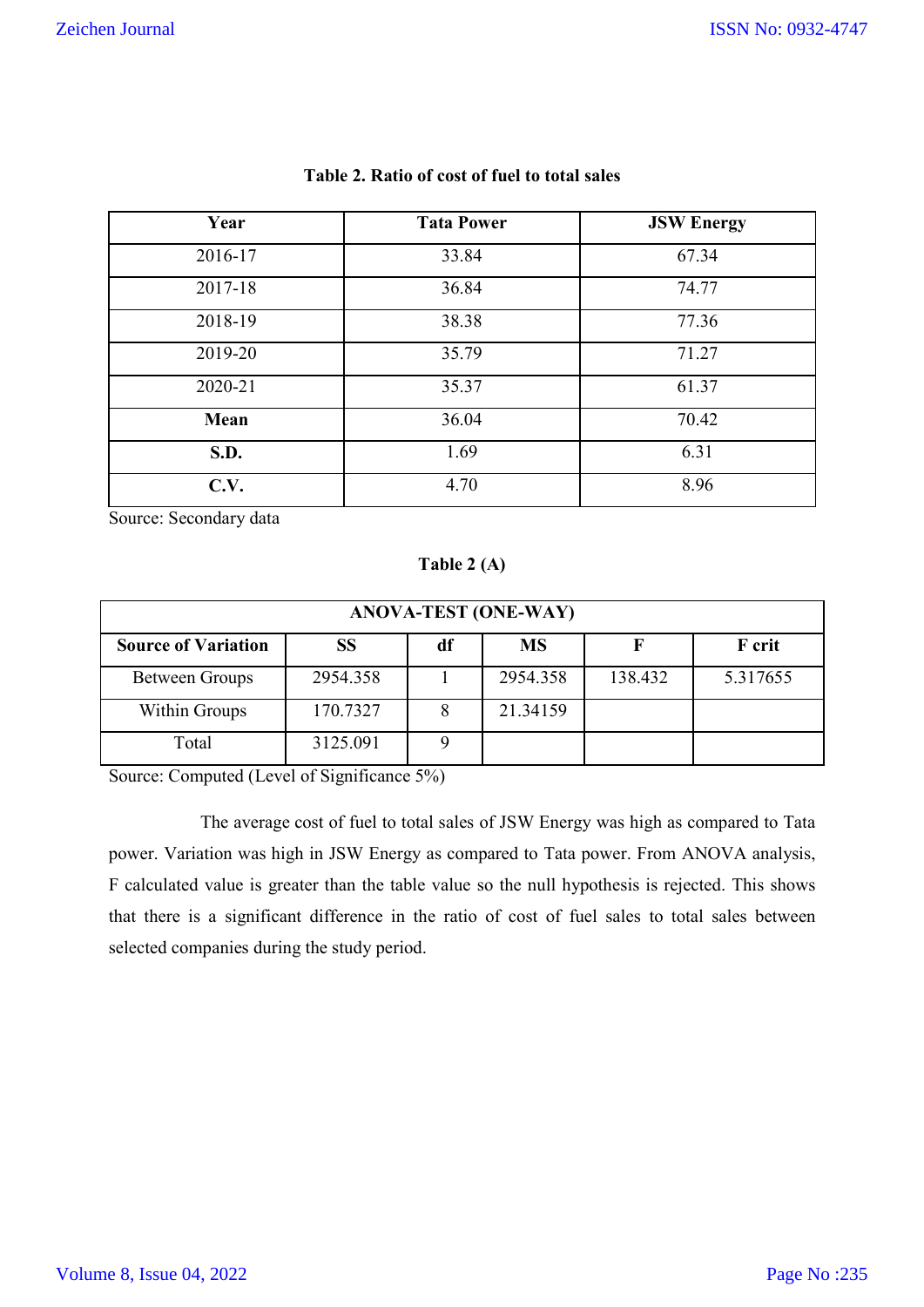| Year    | <b>Tata Power</b> | <b>JSW Energy</b> |
|---------|-------------------|-------------------|
| 2016-17 | 9.11              | 2.97              |
| 2017-18 | 7.92              | 2.54              |
| 2018-19 | 7.72              | 2.56              |
| 2019-20 | 7.90              | 2.75              |
| 2020-21 | 10.50             | 3.88              |
| Mean    | 8.63              | 2.94              |
| S.D.    | 1.18              | 0.55              |
| C.V.    | 13.70             | 18.79             |

### **Table 3. Ratio of employee benefit expenses to total sales**

Source: Secondary data

### **Table 3 (A)**

| ANOVA-TEST(ONE-WAY)        |           |    |          |          |          |  |
|----------------------------|-----------|----|----------|----------|----------|--|
| <b>Source of Variation</b> | <b>SS</b> | df | MS       |          | F crit   |  |
| Between Groups             | 81.0135   |    | 81.0135  | 95.10904 | 5.317655 |  |
| Within Groups              | 6.814368  |    | 0.851796 |          |          |  |
| Total                      | 87.82787  |    |          |          |          |  |

Source: Computed (Level of Significance 5%)

 The average employee benefit expenses to total sales of Tata power were high as compared to JSW Energy. Variation was high in JSW Energy as compared to Tata power. From ANOVA analysis, F calculated value is greater than the table value so the null hypothesis is rejected. This shows that there is a significant difference in the ratio of employee benefit expenses to total sales between selected companies during the study period.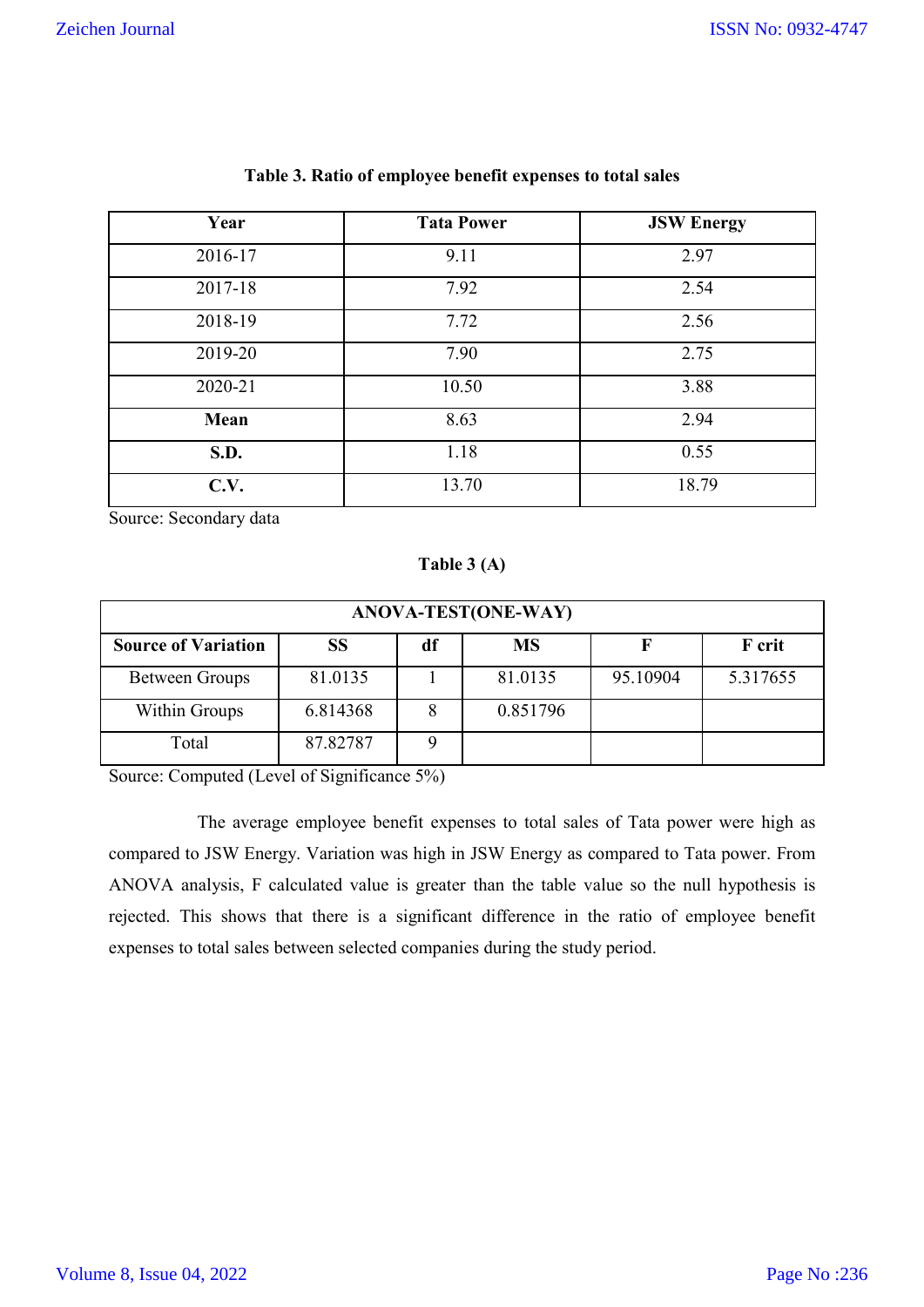| Year    | <b>Tata Power</b> | <b>JSW Energy</b> |
|---------|-------------------|-------------------|
| 2016-17 | 19.05             | 13.19             |
| 2017-18 | 18.99             | 11.31             |
| 2018-19 | 18.17             | 8.05              |
| 2019-20 | 19.55             | 7.46              |
| 2020-21 | 24.57             | 7.25              |
| Mean    | 20.07             | 9.45              |
| S.D.    | 2.57              | 2.65              |
| C.V.    | 12.79             | 28.09             |

### **Table 4. Ratio of finance cost to total sales**

Source: Secondary data

# **Table 4 (A)**

| <b>ANOVA-TEST (ONE-WAY)</b> |           |    |           |          |          |
|-----------------------------|-----------|----|-----------|----------|----------|
| <b>Source of Variation</b>  | <b>SS</b> | df | <b>MS</b> |          | F crit   |
| <b>Between Groups</b>       | 281.7287  |    | 281.7287  | 41.31692 | 5.317655 |
| Within Groups               | 54.54979  | 8  | 6.818724  |          |          |
| Total                       | 336.2785  |    |           |          |          |

Source: Computed (Level of Significance 5%)

The average finance cost to total sales of Tata power was high as compared to JSW Energy. Variation was high in JSW Energy as compared to Tata power. From ANOVA analysis, F calculated value is greater than the table value so the null hypothesis is rejected. This shows that there is a significant difference in the ratio of finance cost to total sales between selected companies during the study period.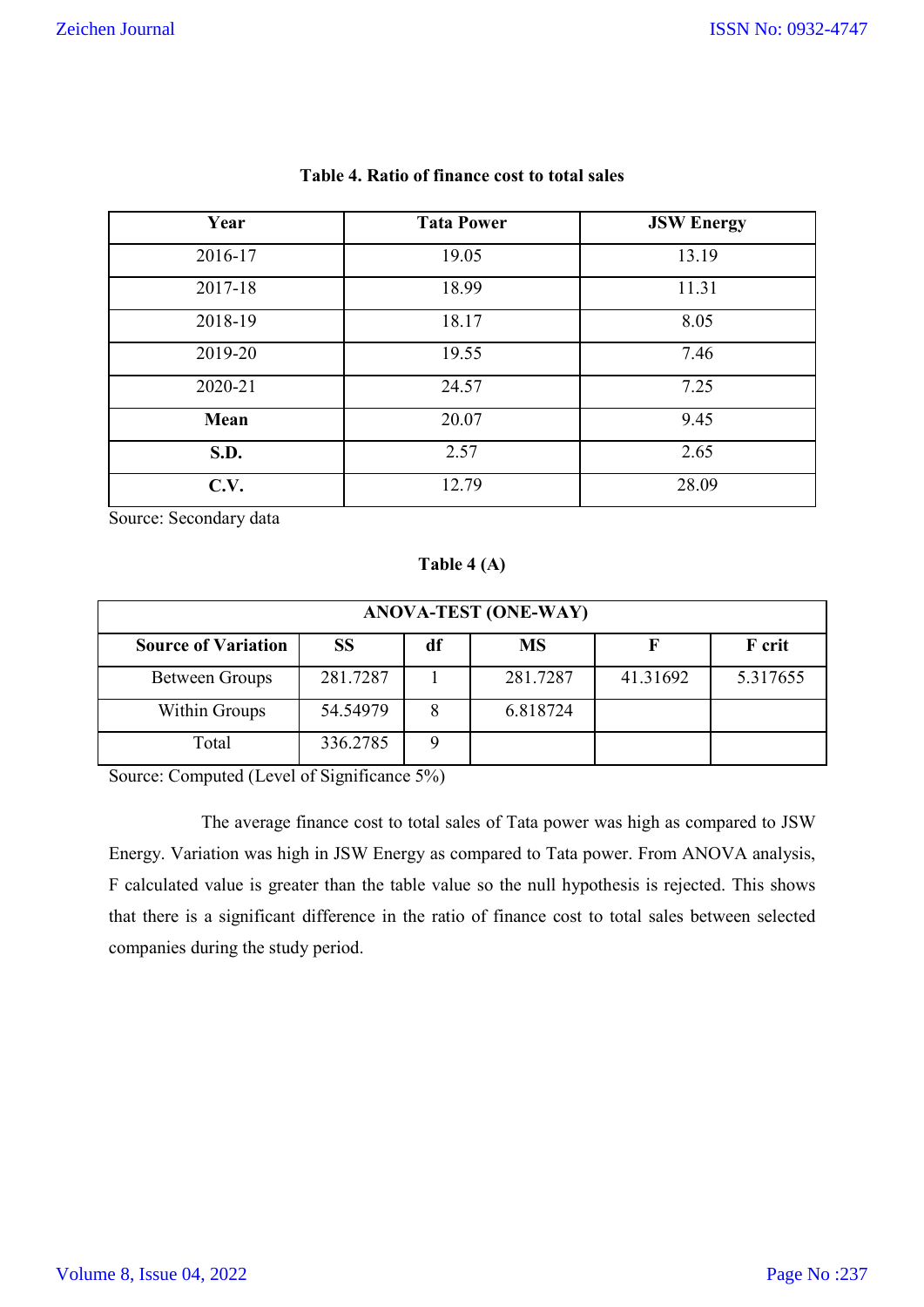| Year    | <b>Tata Power</b> | <b>JSW Energy</b> |
|---------|-------------------|-------------------|
| 2016-17 | 14.61             | 6.45              |
| 2017-18 | 11.64             | 5.91              |
| 2018-19 | 9.71              | 4.09              |
| 2019-20 | 9.79              | 5.26              |
| 2020-21 | 12.39             | 6.68              |
| Mean    | 11.63             | 5.68              |
| S.D.    | 2.03              | 1.04              |
| C.V.    | 17.47             | 18.37             |

#### **Table 5. Ratio of other expenses to total sales**

Source: Secondary data

**Table 5 (A)**

| <b>ANOVA-TEST (ONE-WAY)</b> |           |    |           |          |          |  |  |
|-----------------------------|-----------|----|-----------|----------|----------|--|--|
| <b>Source of Variation</b>  | <b>SS</b> | df | <b>MS</b> |          | F crit   |  |  |
| Between Groups              | 88.5919   |    | 88.5919   | 33.96704 | 5.317655 |  |  |
| Within Groups               | 20.86538  |    | 2.608172  |          |          |  |  |
| Total                       | 109.4573  |    |           |          |          |  |  |

Source: Computed (Level of Significance 5%)

The average other expenses to total sales of Tata power were high as compared to JSW Energy. Variation was high in Tata power as compared to JSW Energy. From ANOVA analysis, F calculated value is greater than the table value so the null hypothesis is rejected. This shows that there is a significant difference in the ratio of other expenses to total sales between selected companies during the study period.

# **Limitation of the study**

- The study period is restricted to 2016-17 to 2020-21 only.
- $\triangleright$  This study is based on secondary data taken mainly from annual reports and money control.